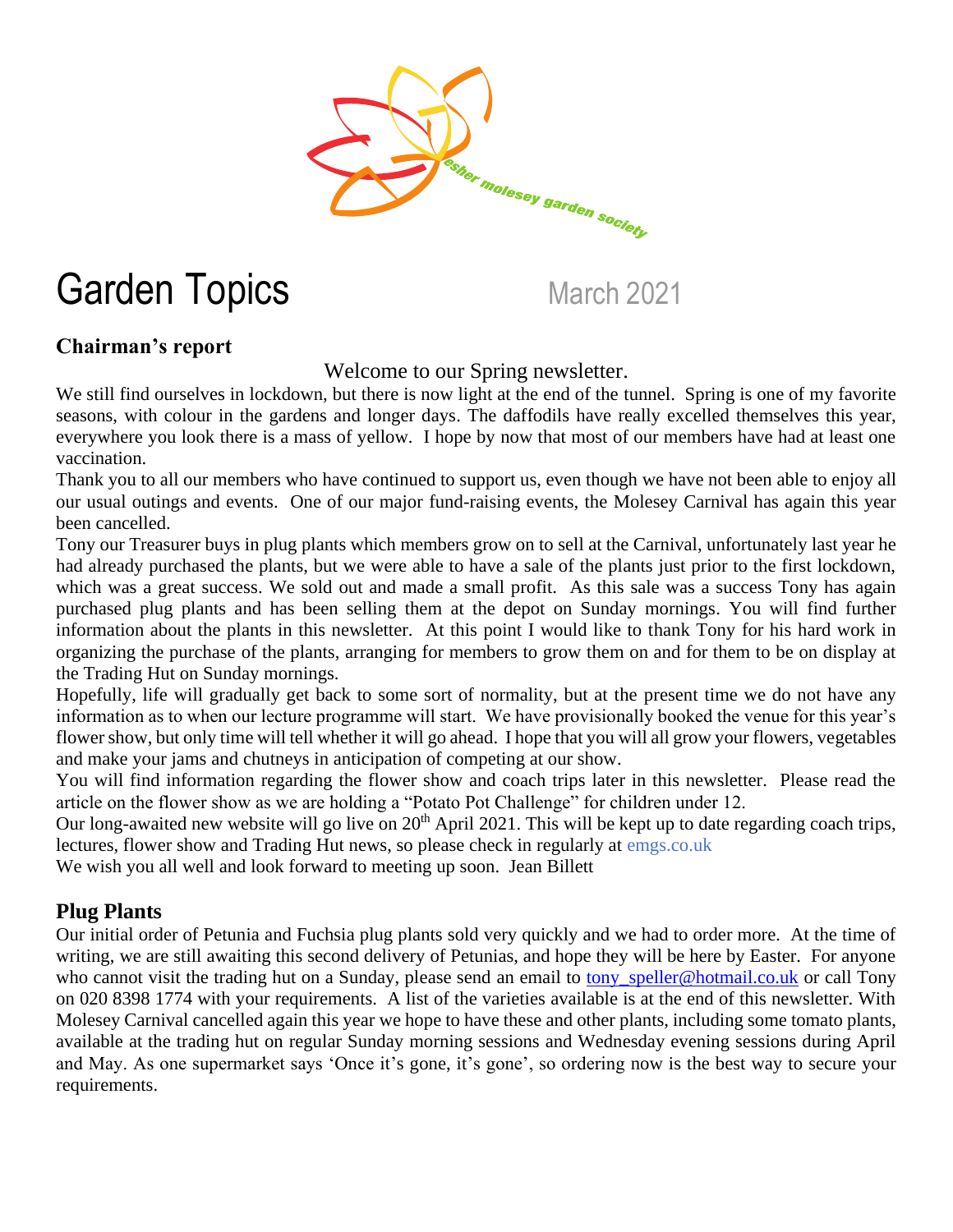# **Membership**

As you are aware memberships from 2020 have been extended to end 2021 at no cost. However, several members did not renew in 2020 because of our closure due to lockdown restrictions. If you are one of these, please renew at the trading hut as soon as possible, or send your £5.00, or £24.00 for 5 years, direct to our bank: Sort code 09- 01-51, Account No 19487306, Account Name ESHER MOLESEY GARDEN SOCIETY. Alternatively, please send a cheque, payable to EMGS, to Mrs. Julie Alderman, 58 Speer Road, Thames Ditton KT7 0PW

## **Show 2021**

It was sad not to be able to have the show last year. I know most of us don't grow to show but the thought of being able show off what we have achieved over the summer somehow gives the season that little extra zest. You look along your row of tomatoes with pride and think – those are worth a show. So, I am happy to say that we are working on holding the flower and vegetable show this year on 14 August. And of course, there is the hotly contested allotment competition.

There may be constraints on how we organize the day and what we can do but at the moment we are planning a show to the usual format.

There are some small changes to the classes. Dried seed heads have been dropped and replaced with *three stems of flower of one variety of shrub (woody perennial)* and there is clarification to the mixed flower class: it is now *one vase of mixed flowers of at least 5 varieties*. The classes for the baking and photography will be published as soon as possible so that you can make a start on your ideas

As growing things seems to have taken off well over the last year, we thought it would be a good idea to have a new **class for children - potato pot challenge -** to give encouragement to the next generation of members. The idea is to grow a potato in a pot with the prizes going to the heaviest total crop and the heaviest single potato. We will have a grand showing event in the afternoon so the young grower can bring along their pot and see it emptied, weighed and exhibited. So that everyone starts from the same point, each entrant will get a genuine depot seed potato and a 3-litre pot. The magic mix of soil and care will be for the young grower to determine and show their skills. Children and grandchildren of members are all eligible. You will be able to collect pots, potatoes and entry form from the depot from Sunday, 11<sup>th</sup> April. We can manage a maximum of 20 entries so don't wait. The upper age limit is 12 years.

We are hoping to revive the practice of having a flower stall outside the hall for members and to attract passers by so if you have spare plants or material you are breaking up and repotting can you pot it up so we can sell it at the Show?

It will be so good to get together for the show after the year we have had. I am sure we can make 2021 the best and biggest yet.

### **Bus tours for 2021**

We are hoping that we can organise a late summer or early Autumn garden bus trip, and that by the time of the next newsletter there will be more definite information to work with. Fingers crossed. We'd love to see you!

#### **Jolly Good Days Out with Glyn**

Local guided days out and walks with Glyn ran successfully in short bursts at the end of last year and will be back from the end of June 2021. For small family or friend groups of 4-6, he's offering trips and guided tours together with local small group walks. Locations, all with plenty of interesting and quirky facts, include Home Park, Portsmouth, sculpture gardens, vineyards and the fascinating Crossness Pumping Station at Abbey Wood. Contact [julia@icelandtraveller.co.uk](mailto:julia@icelandtraveller.co.uk) for more details.

#### **Horticultural advice on Zoom**

During lockdown we've all found ways to adapt and here is news of a free and informative online event offered by local chartered horticulturalist, Valerie Munro. Recent topics include daffodils and orchids always with wide ranging tips and information, and your questions answered. Valerie holds her Zoom Gardens on the first Monday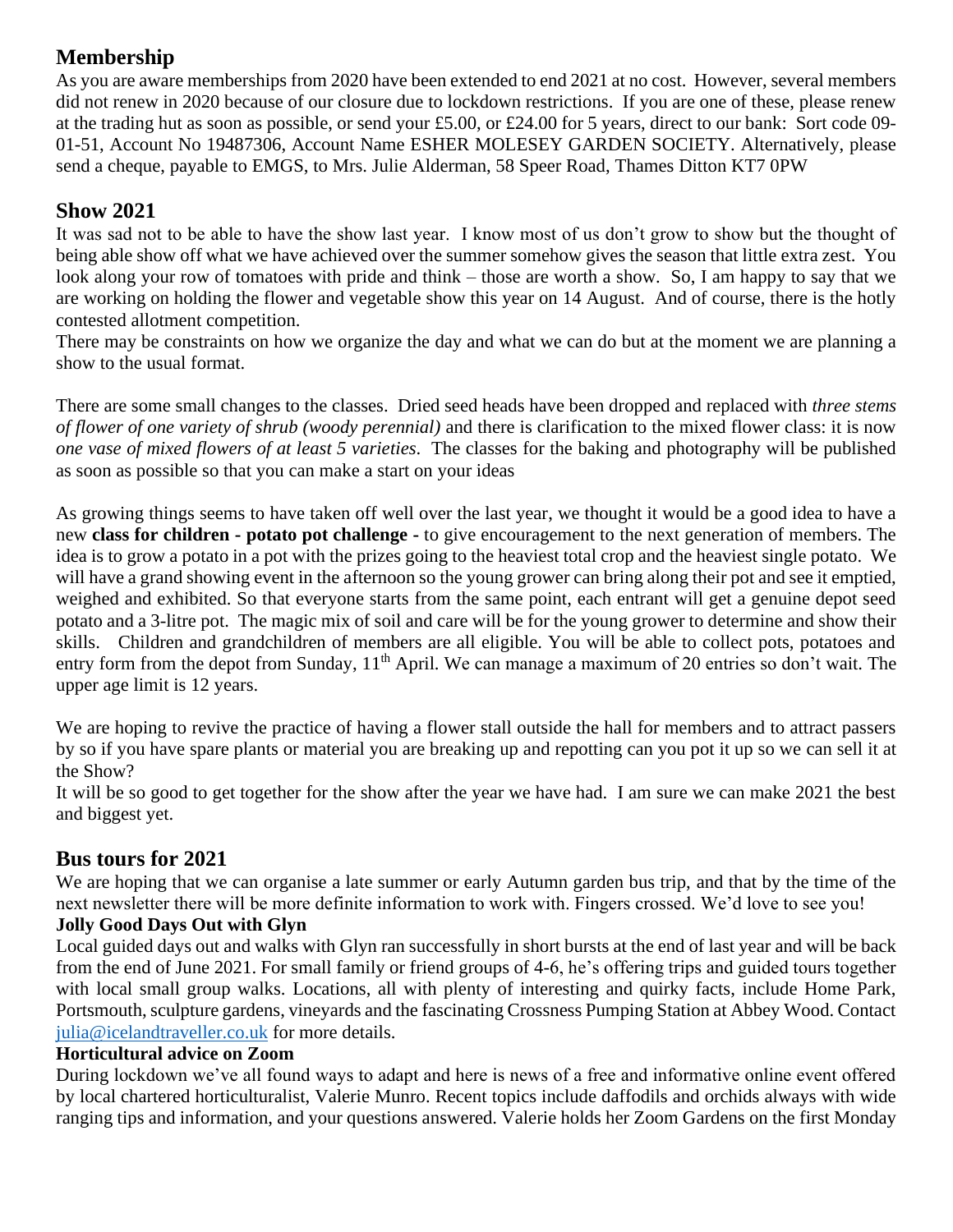of each month at 13.00, next ZOOM GARDEN is on Monday April 5 at 13:00. Details of the link and for any other information: [valerie@auntieplanty.com](mailto:valerie@auntieplanty.com) [www.auntieplanty.co.uk](http://www.auntieplanty.co.uk/)

#### **FLOWER OF THE MONTH - DAFFODIL TETE-A-TETE**



The Flower of the Month for March – what could it be, but the Daffodil !

Daffodils are meadow and woodland plants; a member of the Amaryllis family, native to Southern Europe/Northern Africa, the centre of diversity being the Iberian peninsular. They became popular in the C16 and were commercially important by the C19. In 2019 the Dutch export bulb trade was valued at 350,000,000 euros and by 2006 Tete a Tete made up 34%.

Tete a Tete was bred by Alec Gray (1895-1986) in Cornwall in the 1940's. He was a quaified fruit grower and managed the Gulval Ministry Experimental Station near Penzance and the Duchy Farms on the Scilly Isles where he became interested in the local daffodil cut flower trade. He started breeding compact, early-flowering bulbs collecting some from trips to Southern Europe. Tete Tete was registered in 1949. Altogether he registered 110 cultivars a number of which, including Tete a Tete, received the RHS Award of Garden Merit.

Later he set up the Trewithian Nursery at Camborne. His collection is the basis of the National Collection now at Broadleigh Nursery near Taunton.

#### **GARDENING QUIZ**

- 1. Which flower's name comes from the Ancient Greek word for star?
- 2. Which plant, widespread in Britain, if touched cause's chemical reaction which makes skin hypersensitive to ultraviolet light?
- 3. What is the common name for Salix Babyloncia?
- 4. Which flower is also the goddess of the rainbow in Greek Mythology?
- 5. Most species of eucalyptus are native to which country?
- 6. True or false. Ericaceous plants like acid soil?
- 7. Who designed the Blue Peter Garden in 1974?
- 8. Which garden in the Cotswold's is notable for its miles of sculptured hedges?
- 9. True or false. Tulips were once so valuable in Holland that their bulbs were worth more than gold.
- 10. What is the national fruit of India, Pakistan and the Philippines?
- 11. Apples, pears, plums, apricots, and peaches are members of what family of flowering plants?
- 12. True or false. Daffodil bulbs can be used in place of onions in many recipes?
- 13. True or false. Garden gnomes are forbidden in The Chelsea Flower Show?
- 14. What colour is a Welsh poppy?